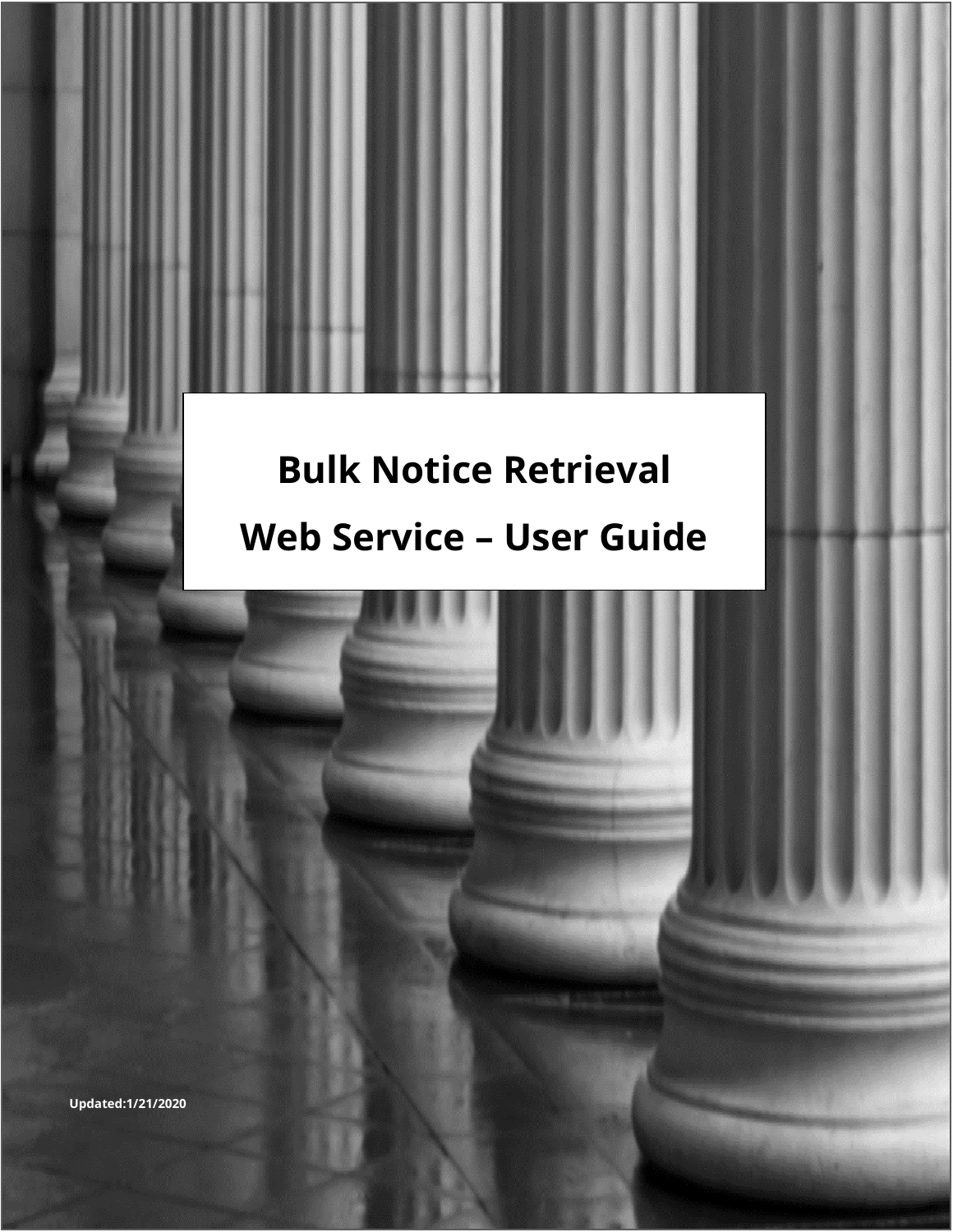### **Introduction**

A new Civil Filing Web Service update will be introduced to allow users to retrieve their ACMS notices, in bulk, for Special Civil and Foreclosure cases via a web service call.

This update to the web service will replace the current bulk noticing process, which has been in place since the time of JEFIS. The current application forwards notices in .txt file format via a daily email, and that application is set to be retired on January 24th, 2020.

As of that date, the bulk .txt files will no longer be provided to users, and the bulk notices will only be available via this web service. This document will explain how that web service can be utilized to retrieve those bulk notices and ensure that there is no interruption in processing when the current application is retired.

This process will not impact the current eCourts notification process, which will continue to forward email notifications for each filing submitted into the system.

### **Operations**

The update to the web service will add the functionality to perform the search notices operation, which is detailed below:

**searchNotices:** This call will be used to search notices and will require the following inputs: "FirmID" and "NoticeDate". Upon successful submission, any Special Civil or Foreclosure notices generated for the firm will be returned as the output. The output array will be grouped by docket type and will provide all of the same information that the current .txt file generated by the JEFIS application delivers. Any application errors or validation failures will be captured in the response objects message list.

## **Security and Authentication**

1. Law Firm Testing Environment

To access the eCourts Civil testing environment, each firm will provide its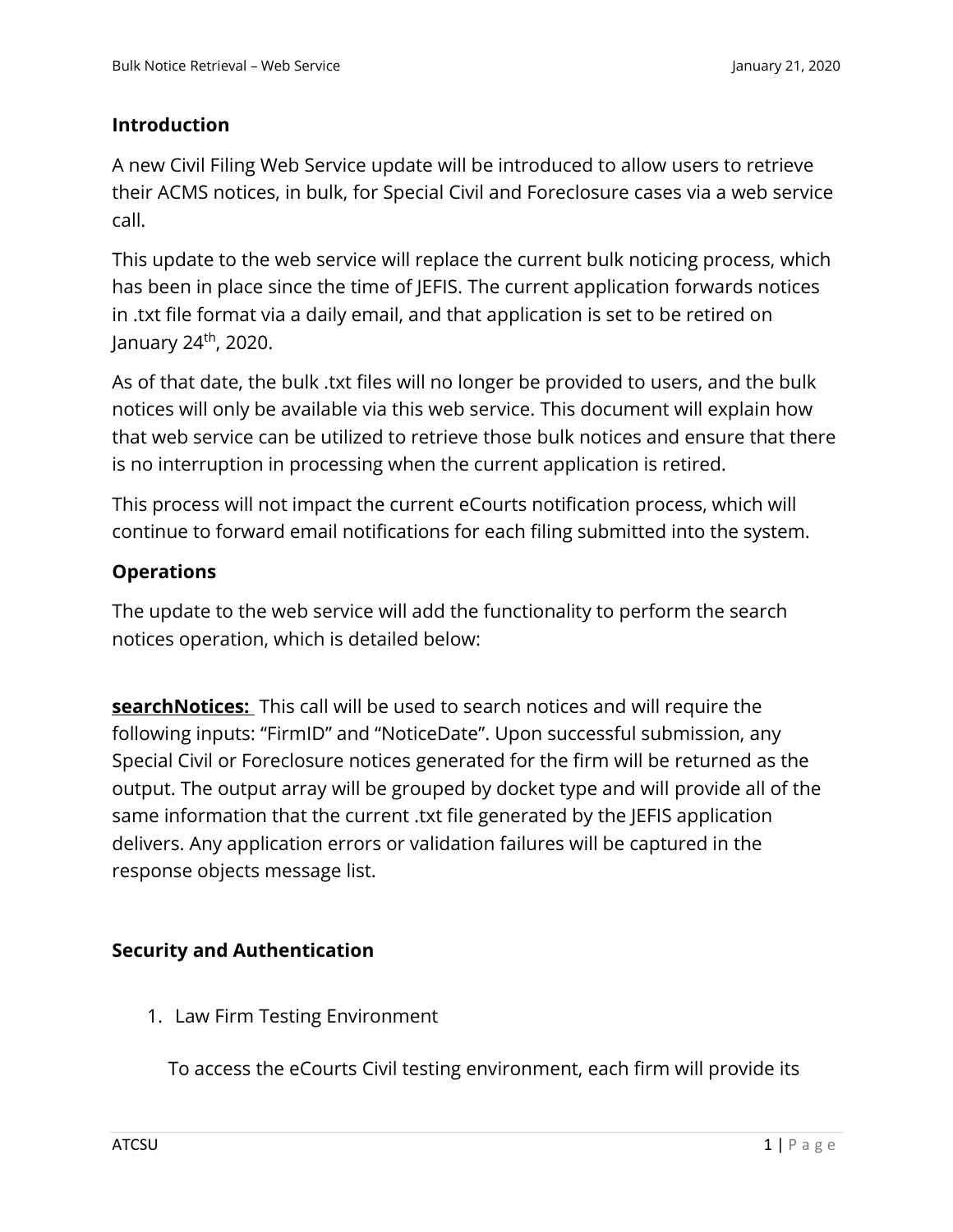logon ID and password for each service request. This logon Id and password is provided within the Web Service Username security token

2. Production Environment

The AOC Civil Filing Generic Interface Service delegates to its clients all authentications, i.e. it trusts that all requests are coming from a valid user. To access the eCourts Civil production environment, each firm provides their logon ID and password in each service request. The logon ID and password is provided within the WS Username security token.

If your Firm is unable to login due to unknown credentials, please contact the Judiciary Help Desk (609-421-6100) and ask for Firm account password reset to access eCourts web services.

3. Web Service Security

All the attorney firms are expected to pass a WS-Security UserName token consisting of a firm ID and password specifically created for that firm.

```
<soapenv:Envelope xmlns:soapenv="http://schemas.xmlsoap.org/soap/envelope/">
<soapenv:Header>
<s:Security soapenv:mustUnderstand="1" xmlns:s="http://docs.oasis-open.org/wss/2004/01/oasis-
200401-wss-wssecurity-secext-1.0.xsd" xmlns:u="http://docs.oasis-open.org/wss/2004/01/oasis-
200401-wss-wssecurity-utility-1.0.xsd">
<s:UsernameToken u:Id="unt_20">
<s:Username>XXXXXXXXX</s:Username>
<s:Password Type="http://docs.oasis-open.org/wss/2004/01/oasis-200401-wss-username-token-
profile-1.0#PasswordText">XXXXXXXXX</s:Password>
</s:UsernameToken>
</s:Security>
</soapenv:Header>
<soapenv:Body>
…….
</soapenv:Body>
</soapenv:Envelope>
```
#### **Service Availability**

The web service is currently available in the training environment for testing.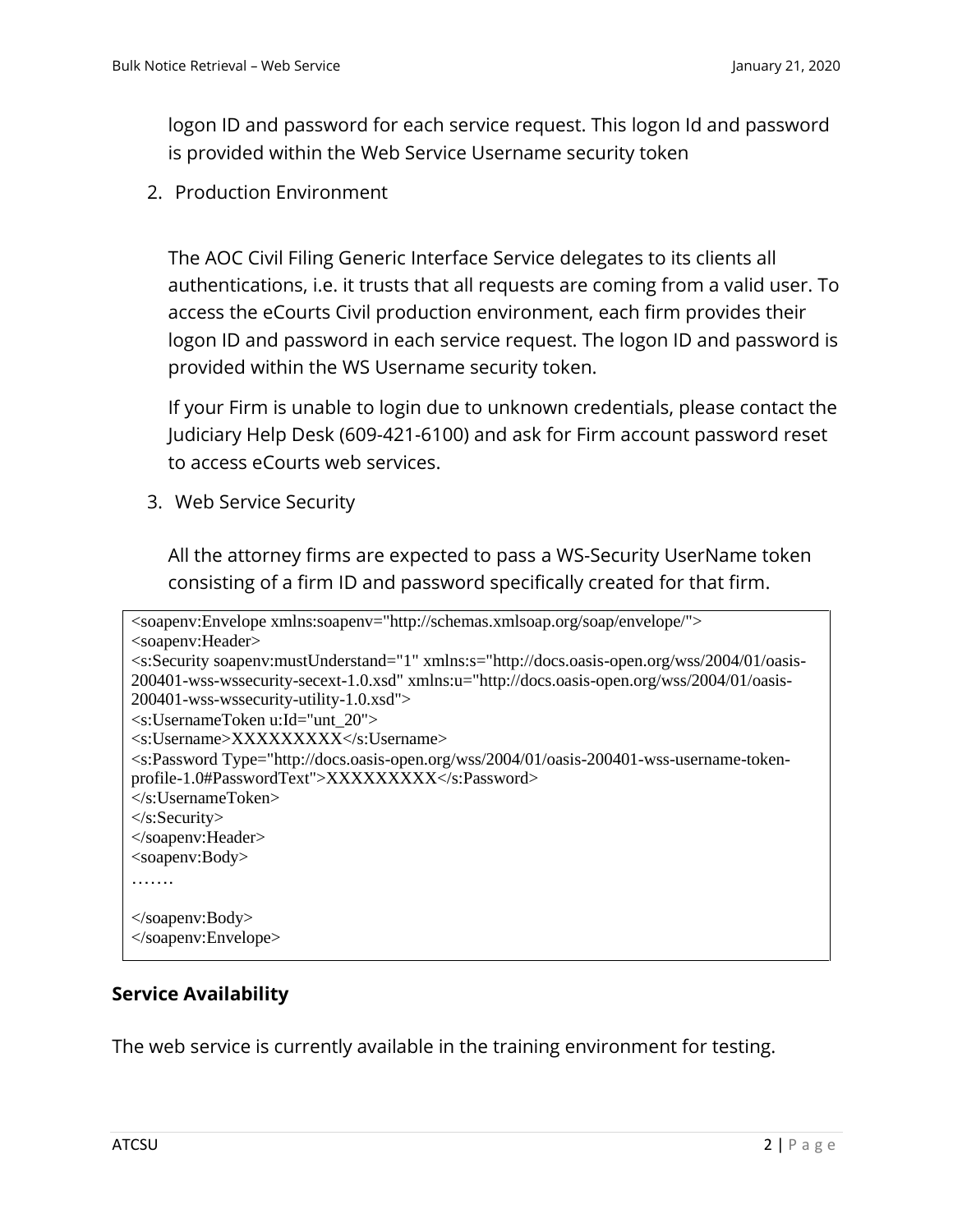The web service will be enabled in production on 12/20/2019 with limited data initially available. On 1/10/2020, all notice data should be available on a daily basis via the web service from that date forward in the production environment.

#### **Support**

For technical support, please contact the Judiciary Help Desk, and have the incident referred to the eCourts Civil Methods team.

Phone number: 609-421-6100

### **Registering for eCourts**

To register for eCourts, utilize the URLs below:

**Test:** https://portal.njcourts.gov/webe19/ecourtsweb/pages/home/home.faces

**Production:** [https://portal.njcourts.gov](https://portal.njcourts.gov/)

### **WSDL and Schema**



**CivilFilingWSService** \_schema1.xsd

Schema

WSDL

If viewing this document in PDF format, please retrieve these files from the Attachments panel in Adobe.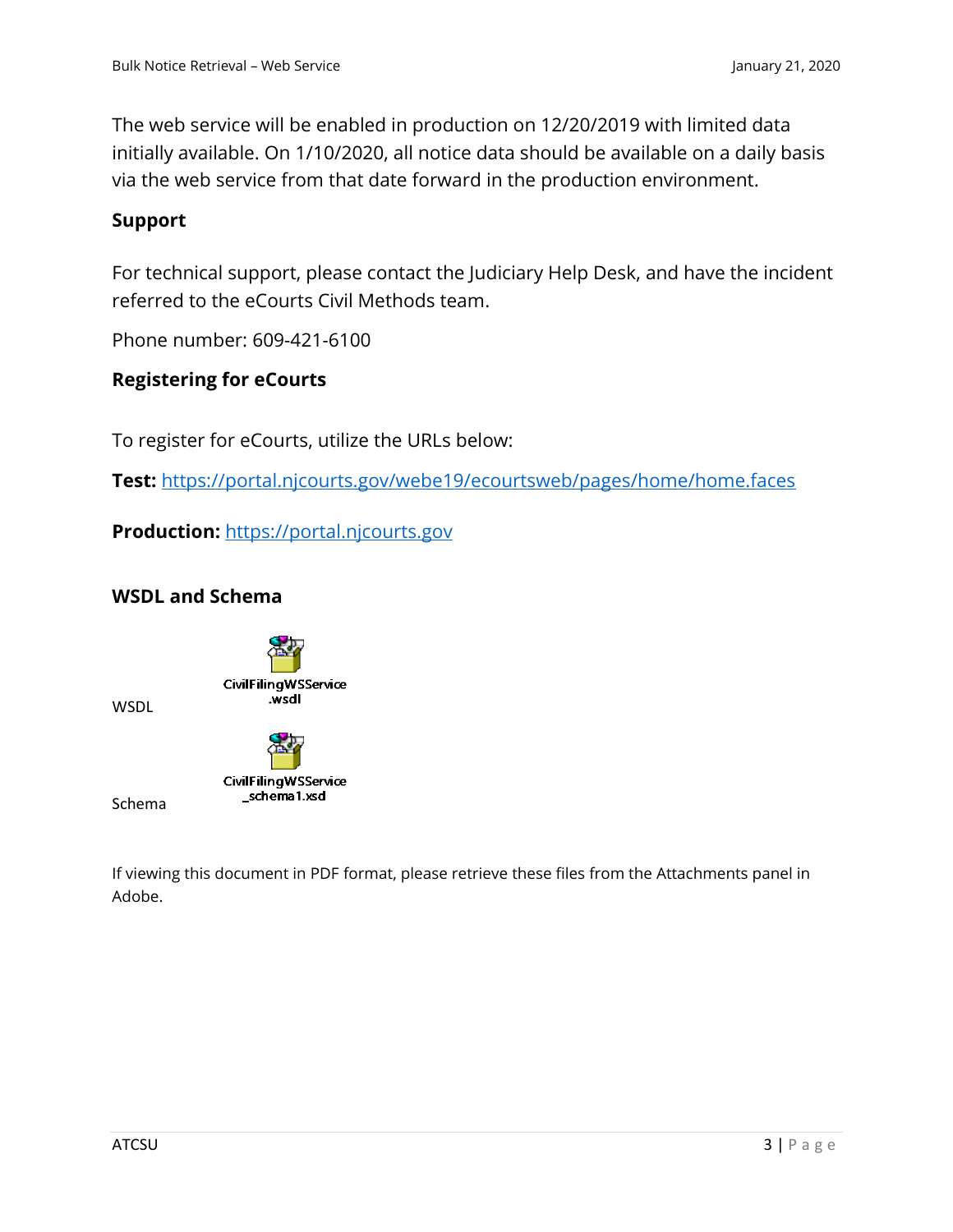#### **Environments & End Points**

Law firms must use the environment specific service end-point to invoke a Civil Filing service. There will be two environments that will be made available for the AOC external access:

- Service for development/ testing
- Service for production

| Environment      | <b>End Point</b>                                 |  |
|------------------|--------------------------------------------------|--|
| Development/Test | https://dptng.njcourts.gov:2045/civilFilingWS t  |  |
| Production       | https://dpprod.njcourts.gov:2045/civilFilingWS_p |  |

#### **Validation Rules**

The following table has the validation rules and acceptable values for the request object.

| <b>Field on UI</b> | <b>Java Object</b> | <b>Required</b> | <b>Accepted values</b>       | Comments |
|--------------------|--------------------|-----------------|------------------------------|----------|
| <b>Notices</b>     |                    |                 |                              |          |
| Attorney Firm Id   | attorneyFirmId     | Yes             | Nine digit alphanumeric      |          |
|                    |                    |                 | value                        |          |
| Notice Date        | <b>NoticeDate</b>  | Yes             | Pass the notice date.        |          |
|                    |                    |                 | Format must be yyyymmdd.     |          |
|                    |                    |                 | It can not be a future date. |          |

#### **Error Codes**

The application will return various error codes and validation messages. Following table has the list of error codes and their corresponding description:

|                | <b>Notices Validations</b>                            |
|----------------|-------------------------------------------------------|
| <b>ECCV120</b> | Specific validation message stating what is missing   |
| <b>ECCV130</b> | Specific validation message stating what is incorrect |
| <b>ECCV220</b> | Error Occurred, Please contact Help Desk              |
| <b>ECCV230</b> | No Records found                                      |
| ECCV700        | Search Notices feature is not available               |
| <b>ECCV600</b> | Success Message                                       |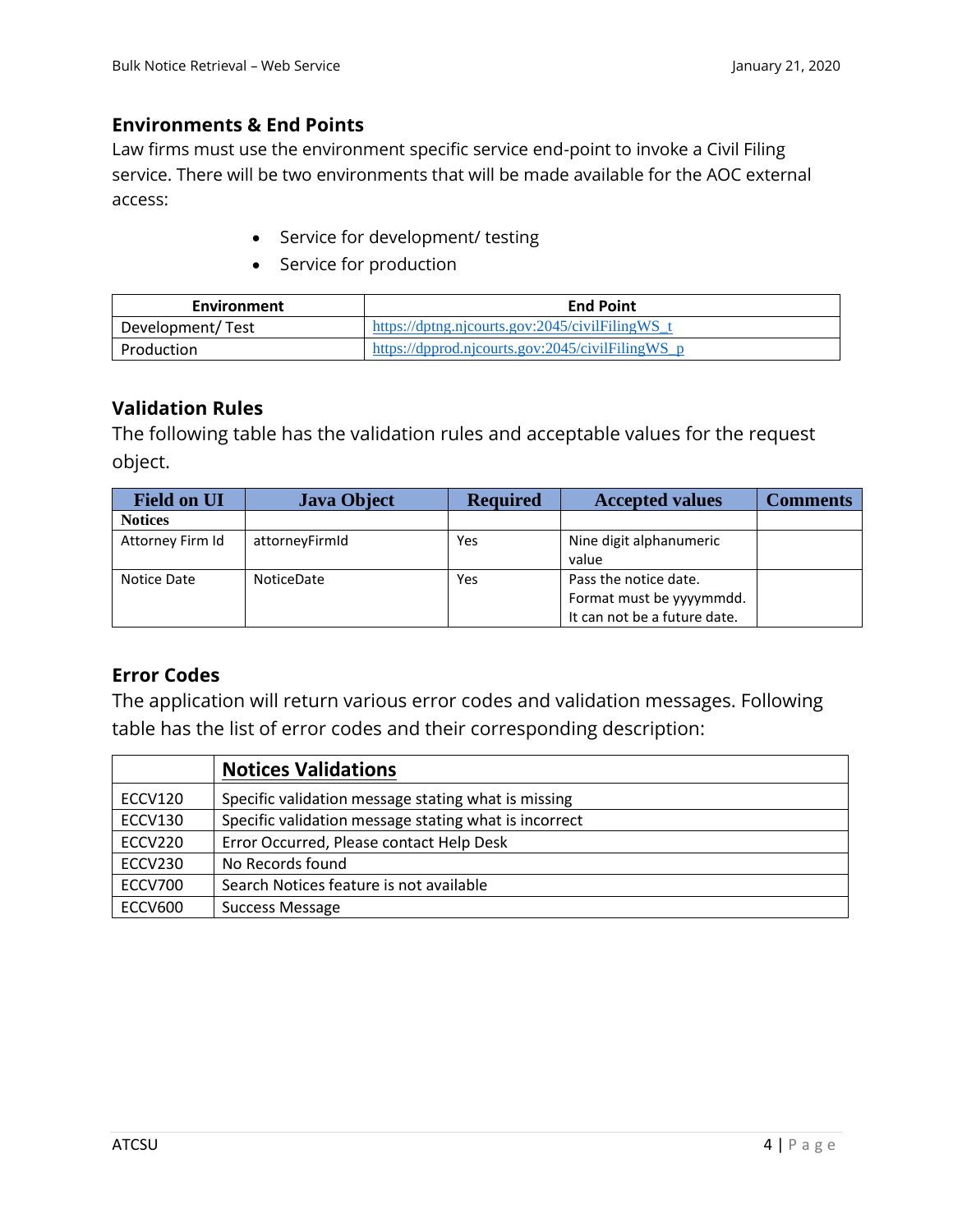#### **Search Notices Sample Code with test data** :



#### **Sample response with records found:**